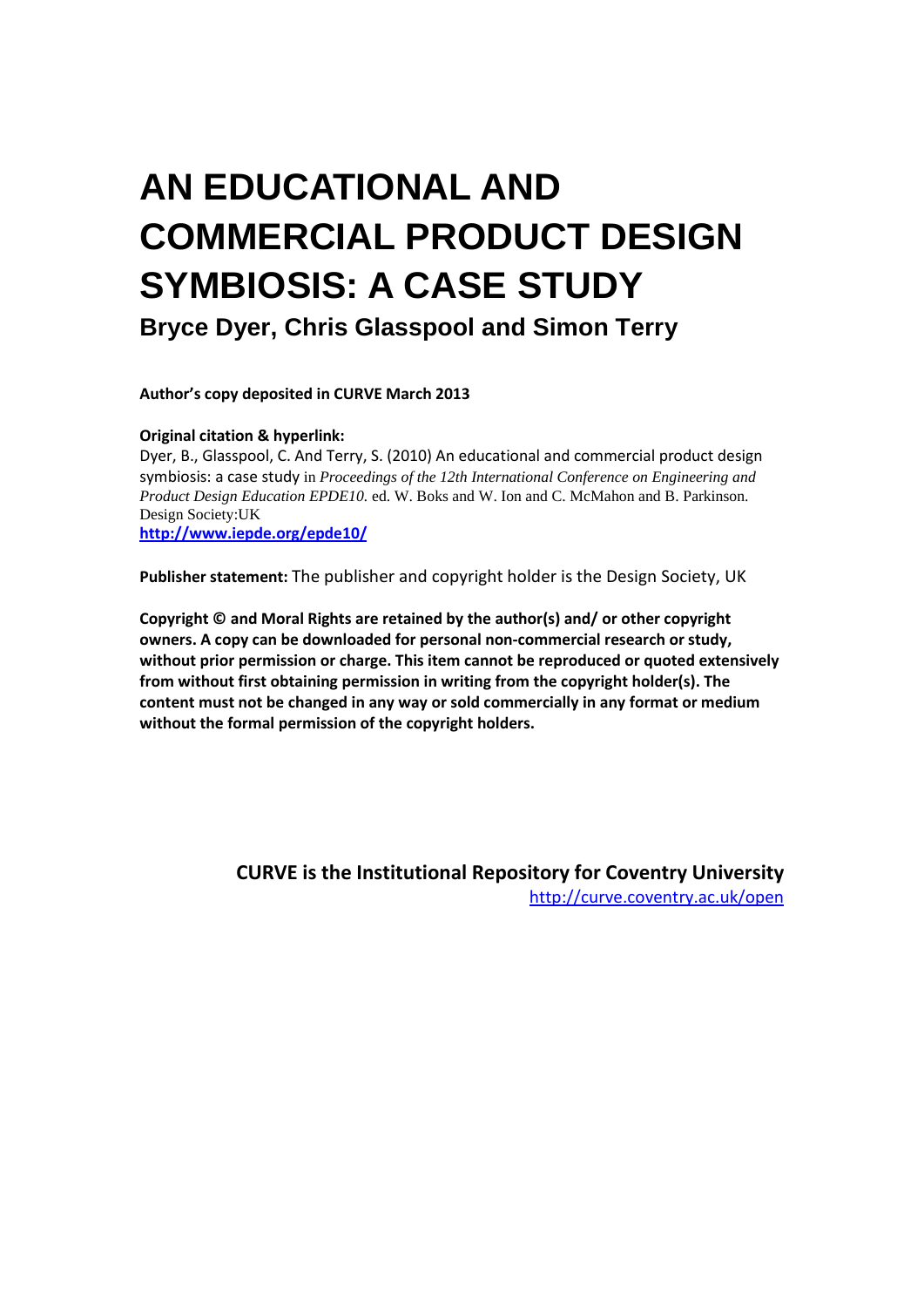## 1 INTRODUCTION

Throughout the academic year, the projects unit of an undergraduate product design course at Bournemouth University is delivered by  $2 - 4$  members of the design staff. Individual projects are typically managed by 1 member of staff and projects for Year 1 and 2 students generally run for between 4 and 5 weeks within the university term.

A typical project will present the students with a design brief and will require them to undertake some background research before they start to develop initial ideas. Throughout the project, students typically have a focused lecture programme backed up by studio based tutorial sessions. To be able to complete the project, students are also required to work independently outside of these structured sessions.

The current process of developing industry collaborative project briefs can for subject staff be challenging. Problems can occur when collaborative project briefs do not align with;

- University programme term dates.
- University project submission deadlines.
- Context requirements for ILO's (Intended Learning Outcomes)
- University and student resources.

Whilst the academic environment at university will inherently contain expertise of the highest level, collaborative third party input to undergraduate multidisciplinary design projects can often provide the benefits of specialised industrial expertise, anecdotal relativity, and a broader view of design.

As a result, many institutions incorporate the use of industrial partners, design competitions, or 'live projects' to help enhance the learning experience.

In the case of the institution of the authors of this paper, implementation of many such 'live projects' used within the Product Design Bachelors degree has increased steadily from their occasional use since the degree's inception in 1990 to the current provision of 3 annually in 2010. Each project is typically from a different industrial partner and often incorporating different deliverables or philosophy. This allows students to be constantly challenged and to avoid formulaic approaches to design and its process.

However, a distinct novel feature from traditional live projects in this case has been the use of a variant of *peer assisted learning* (PAL) strategies [1]. This is defined as the ability of students from different academic years to pass knowledge between them in an effective learning relationship. Previously PAL had been a problem to implement in the past due to its difficulty with the provision of willing or suitable role models with which students would aspire to [2]. Instead, it was attempted to be undertaken here albeit with a less formulaic method than the more formal process used at the same institution on a more widespread basis.

A design studio format was used as a base upon which both years of student worked in project teams but within the same atmosphere. This has provided the cross fertilisation of ideas, aspects of competitiveness, and created both extrinsic and intrinsic pressures to the students. Approximately 140 students derived from two academic years took part in the study.

The partnership discussed in focus within this paper was between Bournemouth University (Bournemouth, UK) with Anglepoise (Portsmouth, UK), a well known design and manufacturer of exclusive lighting products. Their thoughts on this method of engagement were:

*"This type of relationship has clear advantages for all parties concerned. The students get to hear from a company digging away at the coal face of commerce, and are able to be given a brief that they need to answer. This brief is commercially viable and gives them a tight framework so that they have to work hard to find solutions to the brief, giving them a real world experience. I am then able to come in as a client and respond to their work in a way that the teaching staff are unable to do, and be a fresh pair of eyes with opinions."*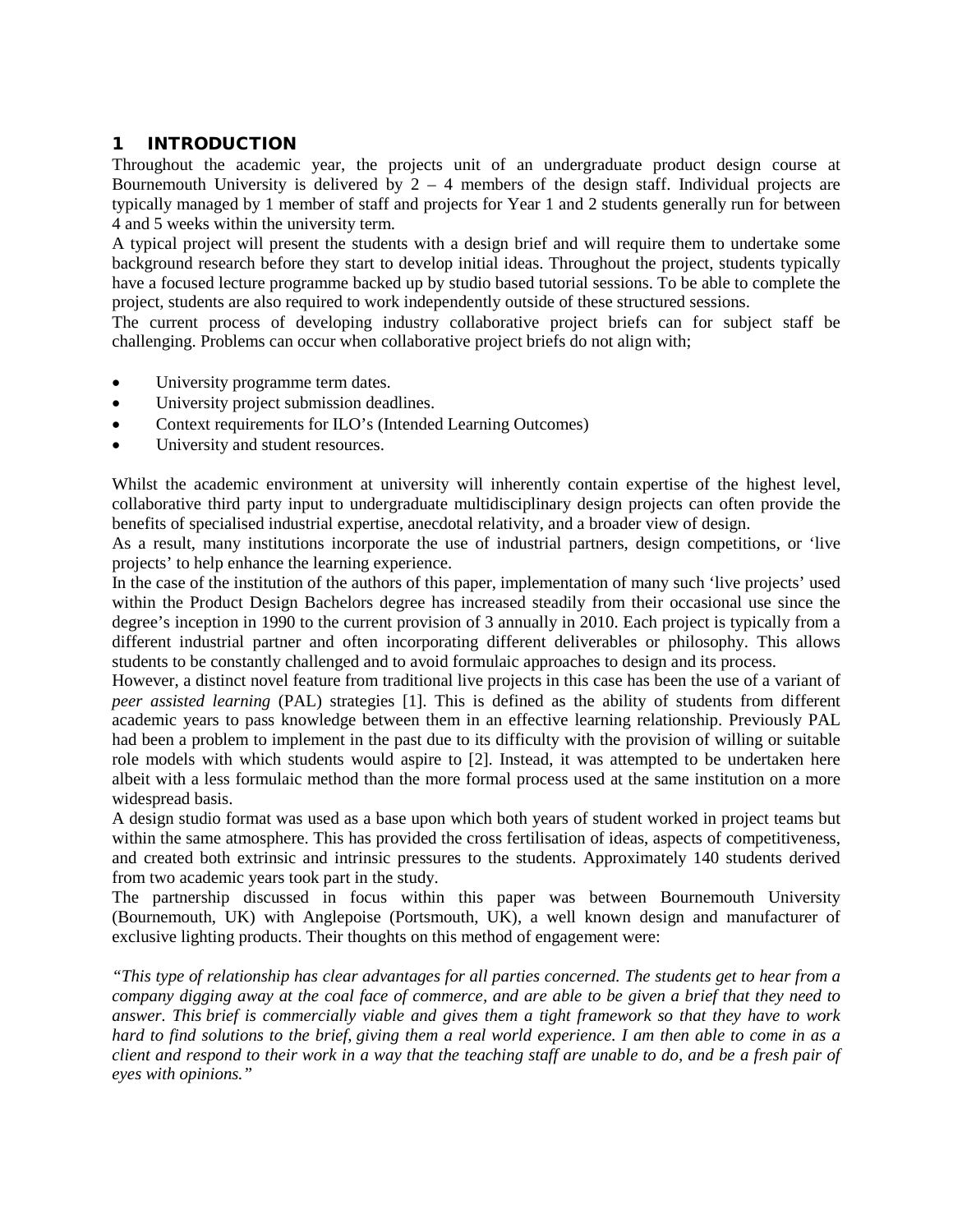Each project took place at the end of the academic year and its deliverables (whilst varying in format) involve a hand in which encompasses evidence from all aspects of the degree programme. This would include documentation or artefact based evidence of *technology, applied mechanics, model making, computer simulations, material selection, concept generation, design process and logbooks, market research, sustainability, technical drawings to BS standards and both small scale (<10) and large scale (>150) presentation skills.*

The aims of this project were:

- To determine if mixing two levels of academic experience within the same environment is beneficial to both groups of students.
- To establish whether is it possible to marry the needs of an industrial partner within the framework, demands and timescales of a degree programme.
- To see whether student learning is enhanced through use of industrially partnered projects.

# 2 BACKGROUND

Among the various learning and teaching activities adopted or developed by university design courses is the 'project' approach. It allows students to not only gain a more in-depth and informed understanding of theories through self and group exploration, but also to apply, affirm or rebuke the knowledge or theories they have learned in related subjects also taught within a design programme of study [3]. Among the benefits of industry based design projects the following four items are given by Okudan, Mohammed and Ogot [4].

- 1. Because of their inherent layers of complexity students confront issues that stretch them beyond text books.
- 2. As these projects are done for a company that cares about the outcome students feel more motivated.
- 3. The project scope generally demands team work and, therefore, students learn project management.
- 4. These projects give students exposure to industry cultures and practices.

Industry-sponsored projects not only provide a link between practicing engineers/designers and students, but also give students a deeper understanding for how they will use their discipline-specific knowledge and skills in industry [4].

Only through different kinds of collaboration can students know how to communicate with different work partners, discover their own strengths and weaknesses identify their roles and positions and improve themselves for their future career [3].

Some studies have been undertaken to gain a better understanding of the impact of collaborative industrial projects at an undergraduate level. Rohatynski's work [5] looked at the need for taking into account future industrial needs in the education of engineering designers. Additionally the impact of industrially based projects have shown how these motivate students to produce "highly professional work and helps them adapt to industry practice quickly" [6].

Evidence has therefore shown that a product design students career prospects will be greatly improved by the experience of industrial engagement during their studies.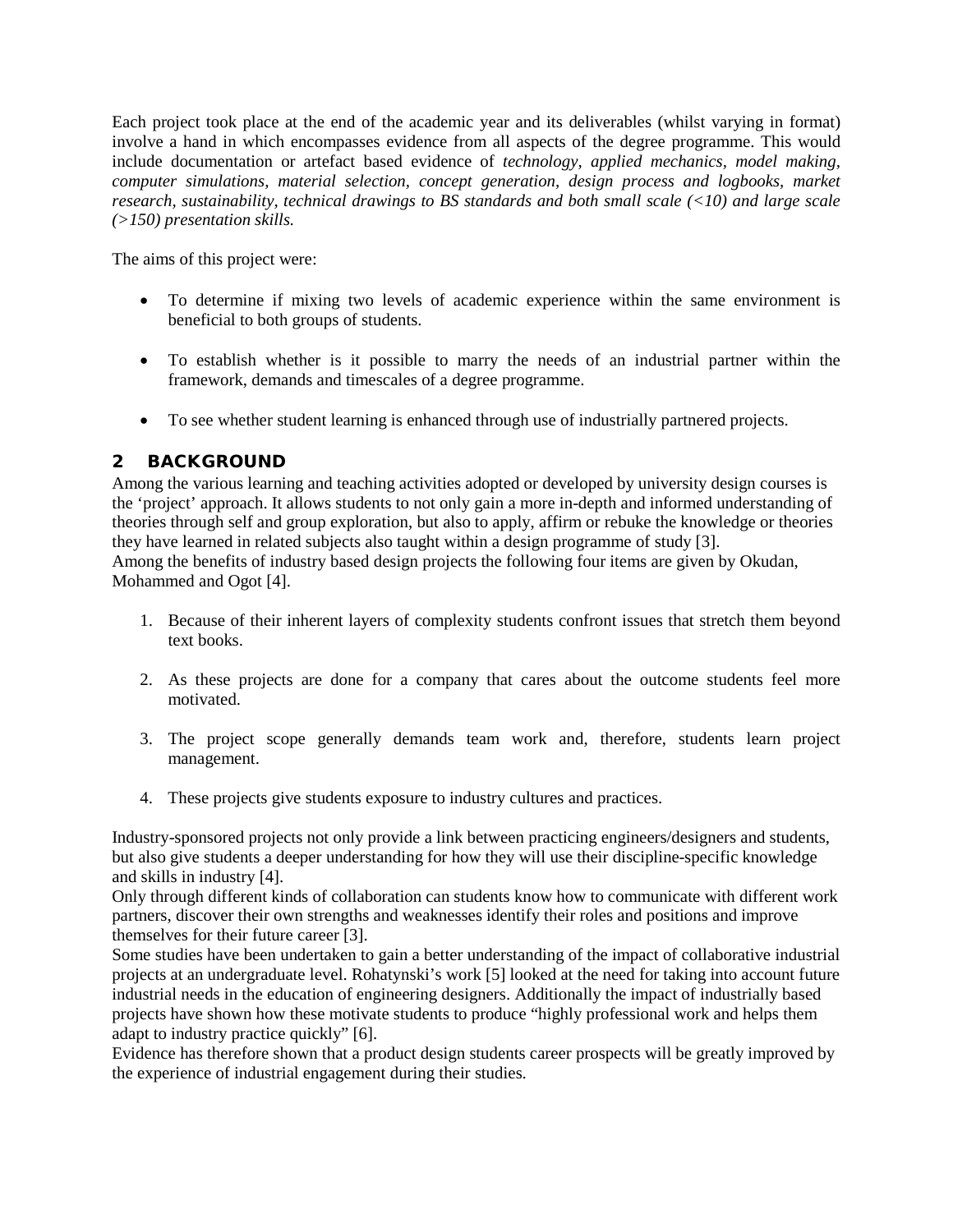*Peer assisted learning* or *supplementary instruction* enables the development of transferable skills between students and can provide heightened performance [1]. The purpose of the technique is to allow students to collaborate to supply missing information to help solve problems [1] or to allow students to work under the guidance of those from the year above [7]. It is typically noted as a formal process but derivatives and variants of this have allowed for a wide scope and differentiation between how this process is implemented operationally. Essentially, whilst the methodology may differ, the objectives remain the same and it is not a rigid system in either its protocol or practise [7].

## 2 METHODOLOGY

The symbiotic relationship began in 2007 culminating in subsequent projects in 2008 and 2009 and will do so again during spring 2010. It has used different operational details in project implementation whilst also using different briefs each year conceived between the academic institution and industrial partner.

In essence the project was set by issuing a documented design brief, the groups were appointed by the academic staff, a period of time was issued (typically 5 weeks) and this then culminated with a formal presentation to a large audience in a formal venue.

The nature of the projects was:

| Year | <b>Design Project</b>                                                         |
|------|-------------------------------------------------------------------------------|
| 2008 | A lighting product for a new range                                            |
| 2009 | A furniture product to expand the company's footprint of commercial interest. |

The format of each project evolved from year to year and can be shown as:

| Year | <b>Project</b> | <b>Nature</b>  | <b>Operation</b> | <b>Assessment Style</b> |
|------|----------------|----------------|------------------|-------------------------|
| 2008 | Lighting       | Group (by      | 5 weeks sole     | x2 industrial           |
|      |                | performance)   | focus            | workshops $+1$          |
|      |                |                |                  | v <sub>1</sub> va       |
| 2009 | Furniture      | Group (random) | 2 weeks normal   | x2 vivas                |
|      |                |                | timetable, 3     |                         |
|      |                |                | weeks focused.   |                         |

*Table 2. Annual Project Operation*

In 2008 and 2009, the students were often expected to spend 5 days a week in the design studio in a group structure determined by aggregate academic performance of that year by that point in time. No other criteria (such as sex, age, or experience) were considered. A project group team typically numbered 8 members and there were 9-10 groups per cohort. With the time allocated to this project, each individual member would have the potential for some 150 hours of design work but with 8 members in each group this could be factored up by some considerable margin. The industrial partner made several visits to help communicate their professional philosophy in both their expectations and product design itself in 2008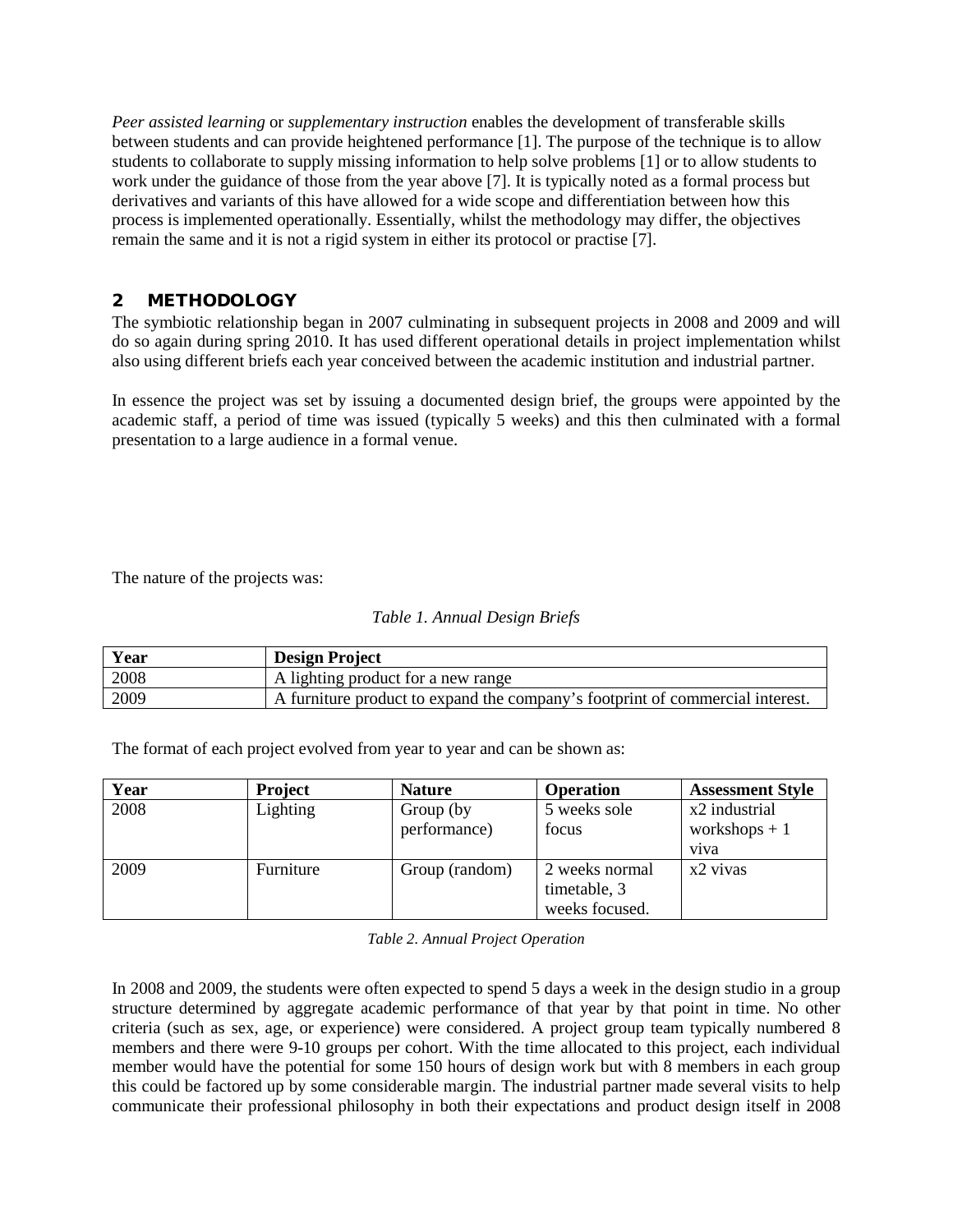whereas in 2009 they focused more on the assessment milestones. The final viva in both 2008 and 2009 was made to the entire student body, academic staff, industrial partner and guests.

The 2008 brief gave great detail about the industrial partner, a presentation on both their history and ethos and a detailed explanation of the projects core values (in this case, 'cradle to cradle' based design). However the specifics relating to the lighting design itself (its use) were intentionally vague to encourage lateral thinking and creativity. The project was an intense 5 weeks in the design studio.

In 2009 the students (after they were briefed on the project) continued their normal timetable (comprising the degrees core units) for 2 weeks before switching to 3 weeks of sole focus on this project based within the studio environment. To guarantee a relatively steady output of effort a viva was placed after the initial two weeks whereby each group would present its chosen concept to a panel of academic staff. This prevented a 'last minute' approach to the project in general but also to the process of the chosen solution.

The 2009 brief used a more traditional approach requiring the student to research themselves their interpretation of Anglepoise's ethos and increased the scope for the design solution to that of a chair or a table.

The informal peer assisted learning method aspect to the project involved the cohorts from both years involved being based within the same studio. This allowed them to see each others work. The method used as part of this case study is not a rigid learning process. However, this allows the students to discuss ideas and directly and indirectly influence each other especially during intense periods of designing within a studio environment.

### 3 RESULTS & DISCUSSION

Whilst the projects varied slightly in their operation from year to year, the general perceptions of the staff were very similar on both occasions.

The quality of the design solution from the groups in both year one and two of the projects did not always reflect the knowledge of the groups. For example, there were cases of two groups in 2008 and again in 2009 whose solution and quality of work surpassed that of the majority of the older students. In many cases, once a group had captured a great idea, the enthusiasm showed through in the presentations to both the client and academic staff and this flair and innovation was not defined or limited by age.

Once the groups were assessed at the end of both viva's, a typical bell curve distribution of marks was evident. However, what proved interesting was that in both cases, groups were constructed for this project based upon their aggregate academic overall performance (by that point in time) yet the final mark of the group did not reflect their standing of selection. This was mainly noticeable with groups comprising students at the lower end of performance prior to this project. In all cases, their ability was at typically around the overall mean rather than the bottom. This could be due to being the last project of the year and some groups having a 'last ditch' opportunity to push their marks up whereas the better performing groups may not have the same concern.

In 2009 use of two vivas took place to add a milestone by which the concept would be approved by the client before final development of the idea was undertaken. In the original conception of the projects, it was conceived that all the concepts would be reissued to different groups thus creating a situation often apparent in industry whereby designers sometimes have ownership of only part of the process. When some of the teams demonstrated great passion for their concepts, the academic staff decided to remove this aspect as it was felt taking students 'babies' away would seem unfair.

Another interesting effect of the 2009 milestone viva was that sometimes groups who had not bonded well would try and propose multiple ideas to the client (even when only one was specified in the brief). Pressure was applied by the academic panel at this point for the group to make a decision on one. This forced the students to adopt skills in communication, reconciliation and negotiation initially with the assessment panel and later the group.

From an academic point of view, this method of activity carries some risks. With such large cohorts of students involved, the brief had to be carefully chosen to not only represent the 'best case' scenario but also the worst case. Bad design work would potentially embarrass the institution or undermine the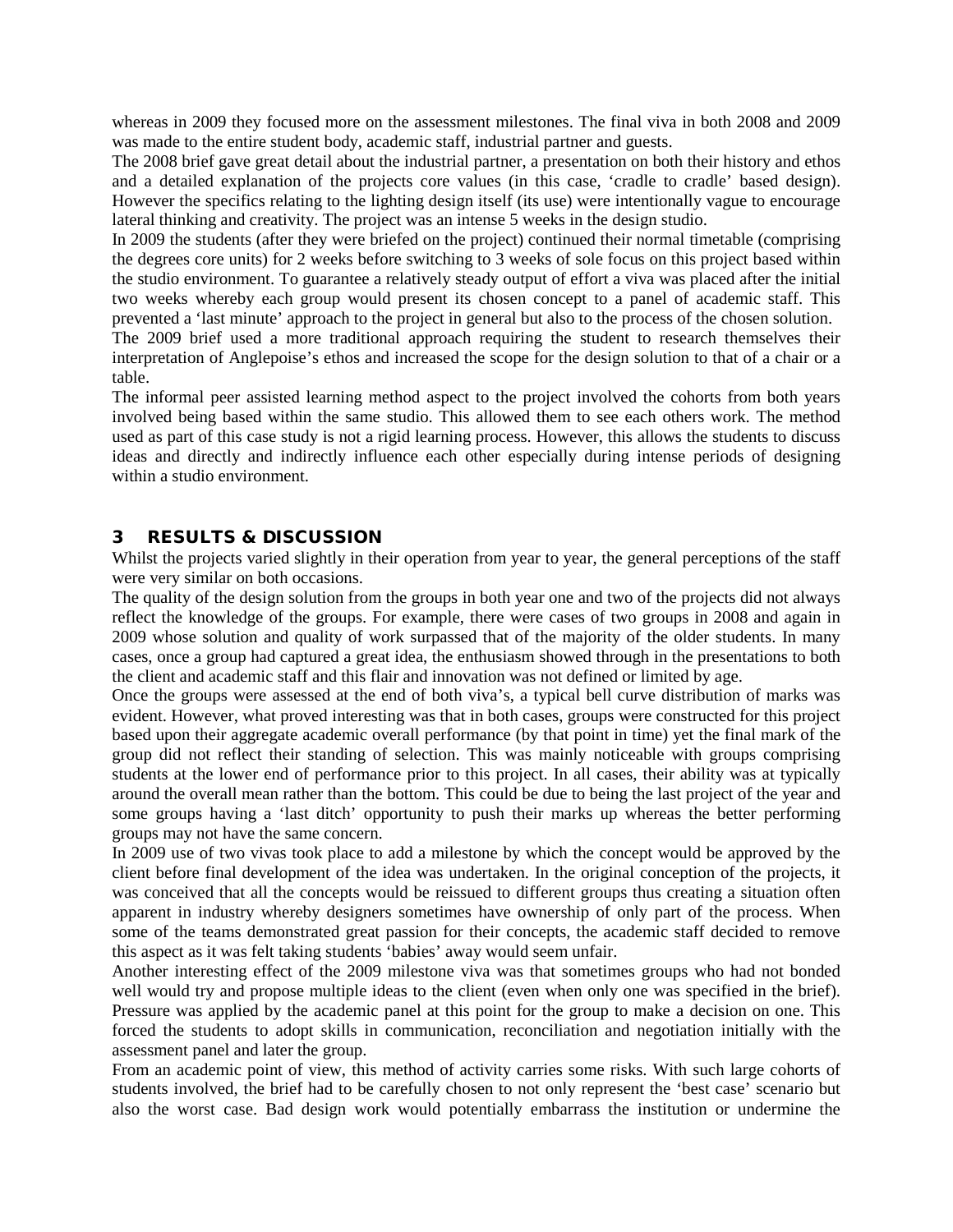student's confidence in the degree programmes academic content. However, get this right and the students obtain 'real world' experience working for a professional client.

Looking at the professional relationship with the partner, there were concerns at the point of planning if the needs of the company could be met alongside those of the institutions (such as timescales and learning objectives). Essentially, would Anglepoise be satisfied and was it in everyone's best interests to showcase design work on a relatively inexperienced design student with a professional brief ? Anglepoise as a result of these projects have commented:

*"It is essential that local businesses work with Universities as it creates opportunities for all concerned and ultimately gives the students an insight in real world experiences, focusing their studies and ensuring that they are more employable when they complete their studies."*

And when the projects in 2008 and 2009 were conducted, upon reflection Anglepoise felt:

*"It gave some very interesting results and I think showed the Students just how complicated the design issues surrounding this are."*

As well as:

#### *"I think they really rose to the challenge with some really interesting solutions, which could be made into products."*

There are however, some operational challenges. Group work was required to handle the large numbers of students involved. The selection was done in such a way to minimize any impact to an individual's academic performance but this type of project would have to be used occasionally rather than frequently. In addition, the student objectives and educational requirements can conflict with the commercial constraints of the industrial partner. To reduce the risks of a conflict of interest, the experience showed that the projects must be carefully aligned with the expectations of all involved so fundamentally, good planning and foresight is essential. With this in mind, any risks need to be carefully managed through use of a carefully constructed brief and an open minded and honest relationship with the partner in terms of expectations.

The effect of the method of peer influenced learning through use of mixed cohorts employed here proved extremely interesting. There was clearly some pressure on the older students to perform and when being in the same room for such long periods, several similar ideas floated through several groups. However, where the cross cohort effect was very evident was whereby the younger year one students could see the work standard produced by the older ones and would attempt to match it. This influenced the younger students to 'punch above their weight'. Knowing this then put the older students under some pressure to attempt to distance themselves from the younger ones ! An interesting way to increase the effect of an indirect PAL process would be to have mixed cohort based groups in the future. This was decided against here as there was a concern that the year 1 students would not have the confidence to challenge the year 2 group members with key design decisions.

# 4 CONCLUSION

The positive results from this study shows that working with industrial partners continue to develop real world experience and provide credibility and relevance to student outcomes. Students have the opportunity to benchmark themselves against industry standards and other students of varying experience within the degree programme. Personal development as a result of this experience will potentially lead to employment pathways for the students and their peers. The students should hopefully benefit from the relationship by being better prepared for the practice of product design through the opportunity to balance theory with real world practice.